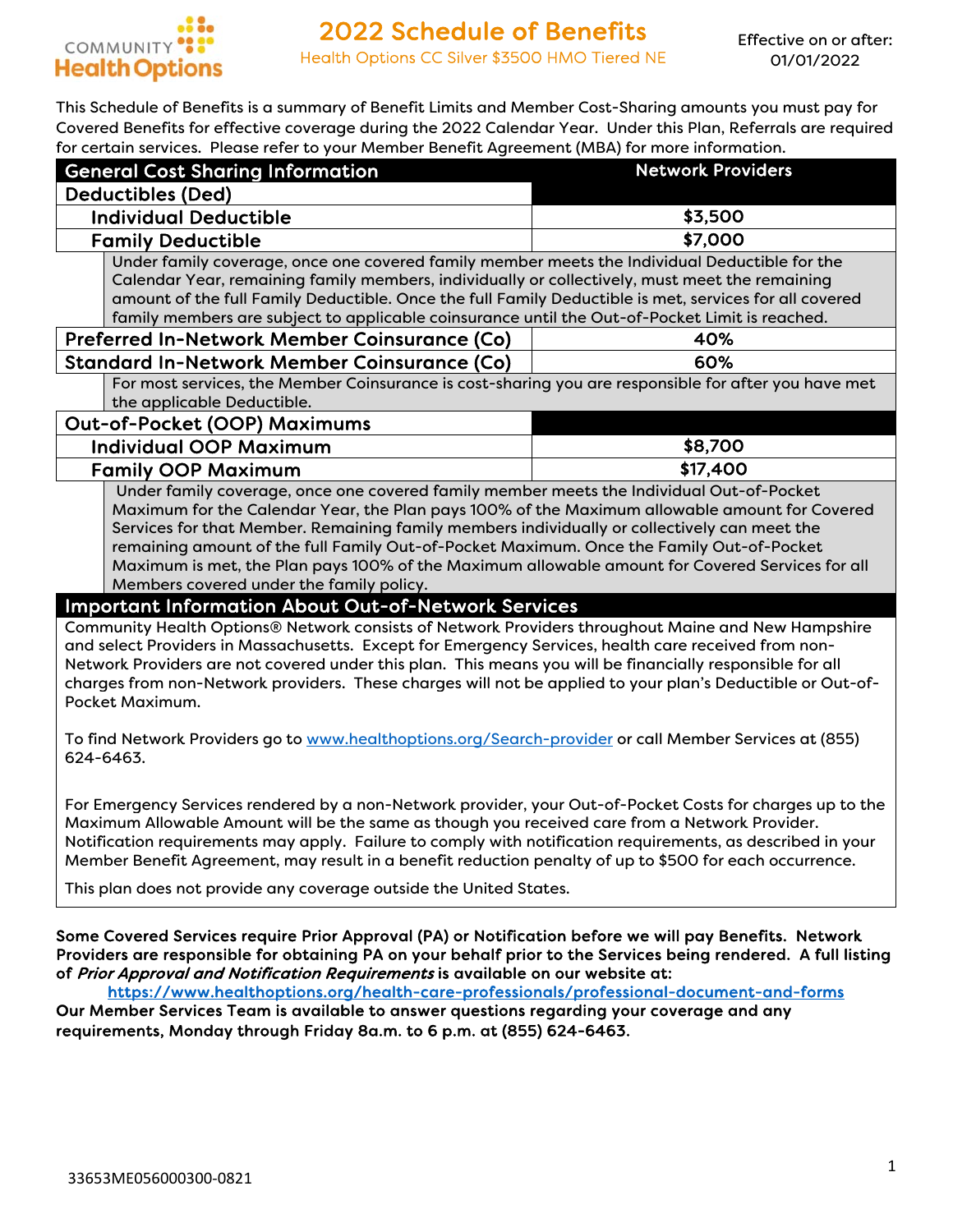

All providers are noted as Preferred or Standard on the Provider Directory at HealthOptions.org. Be sure to verify tier status of all professional and institutional (facility) Providers. Members receiving services from a Preferred In-Network provider will have a lower member cost share, while services received at a Standard In-Network provider will have a higher cost share.

| <b>Medical Benefit</b>                                          | Preferred:<br><b>In-Network</b><br><b>Providers</b> | <b>Standard:</b><br><b>In-Network</b><br><b>Providers</b> | <b>Coverage Notes and</b><br><b>Limits</b>                                                                                                                                                                                                                                                                                                                         |
|-----------------------------------------------------------------|-----------------------------------------------------|-----------------------------------------------------------|--------------------------------------------------------------------------------------------------------------------------------------------------------------------------------------------------------------------------------------------------------------------------------------------------------------------------------------------------------------------|
| <b>Advanced Imaging</b><br>(PET/MRI/CT)                         | 40% Coinsurance<br>after Deductible                 | 60% Coinsurance<br>after Deductible                       | Differences in Network are limited<br>to Outpatient settings.                                                                                                                                                                                                                                                                                                      |
| <b>Allergy Testing and Injections</b>                           |                                                     | 40% Coinsurance after Deductible                          |                                                                                                                                                                                                                                                                                                                                                                    |
| <b>Ambulance Transport -</b><br><b>Emergency</b>                | 40% Coinsurance after Deductible                    |                                                           | Coverage includes transportation<br>to nearest hospital that can<br>provide the required care. Refer to<br>your MBA for details.                                                                                                                                                                                                                                   |
| <b>Ambulance Transport - Non-</b><br><b>Emergency</b>           |                                                     | 40% Coinsurance after Deductible                          |                                                                                                                                                                                                                                                                                                                                                                    |
| <b>Autism Spectrum</b><br>Disorders/ABA                         |                                                     | 40% Coinsurance after Deductible                          |                                                                                                                                                                                                                                                                                                                                                                    |
| <b>Blood Transfusions</b>                                       |                                                     | 40% Coinsurance after Deductible                          |                                                                                                                                                                                                                                                                                                                                                                    |
| <b>Cardiac Rehabilitation -</b><br>Outpatient                   | 40% Coinsurance<br>after Deductible                 | 60% Coinsurance<br>after Deductible                       | 36 visits per cardiac episode.<br>Differences in Network are limited<br>to Outpatient Services; does not<br>apply to Professional services.                                                                                                                                                                                                                        |
| Chemotherapy, Radiation, and<br><b>Infusion Therapy</b>         | 40% Coinsurance after Deductible                    |                                                           | An alternate infusion location such<br>as home-based, may save you<br>money over facility-based infusion.<br>Ask your Provider if home-based<br>infusion is an appropriate option<br>for you. Call Member Services at<br>(855) 624-6463 Monday-Friday,<br>8am-6pm, if you need assistance<br>finding a Network home-infusion<br>Provider.                          |
| <b>Chiropractic Manipulative</b><br><b>Therapy</b>              | 40% Coinsurance after Deductible                    |                                                           | Benefit includes physical therapy<br>provided by a Chiropractor.<br>Depending on the services<br>provided in a single appointment it<br>is possible you may be financially<br>responsible for copay(s), your<br>deductible, and or coinsurance for<br>one date of service. Limited to 40<br>visits per Member per Calendar<br>Year. Refer to your MBA for details. |
| <b>Clinical Trials</b>                                          | 40% Coinsurance after Deductible                    |                                                           |                                                                                                                                                                                                                                                                                                                                                                    |
| <b>Diabetic Services</b>                                        | 40% Coinsurance<br>after Deductible                 | 60% Coinsurance<br>after Deductible                       | Differences in Network are limited<br>to Outpatient Services provided in<br>a Primary Care office.                                                                                                                                                                                                                                                                 |
| <b>Dental Services - Emergency</b><br><b>Dental Care</b>        | 40% Coinsurance after Deductible                    |                                                           |                                                                                                                                                                                                                                                                                                                                                                    |
| <b>Dental Services - Extraction of</b><br><b>Impacted Teeth</b> | 40% Coinsurance after Deductible                    |                                                           |                                                                                                                                                                                                                                                                                                                                                                    |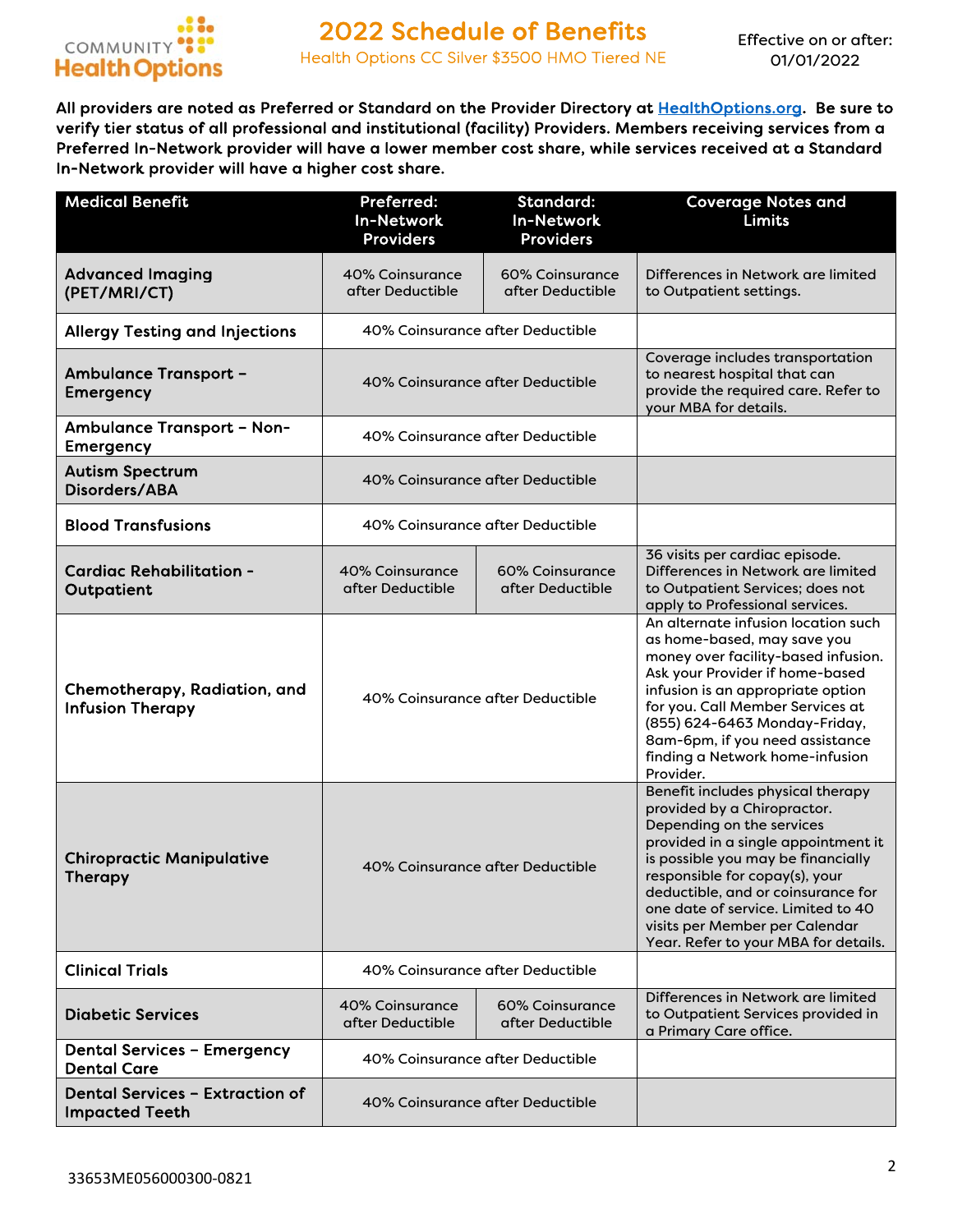

Health Options CC Silver \$3500 HMO Tiered NE

| <b>Medical Benefit</b>                                                                   | Preferred:<br><b>In-Network</b><br><b>Providers</b>                                               | <b>Standard:</b><br><b>In-Network</b><br><b>Providers</b> | <b>Coverage Notes and</b><br><b>Limits</b>                                                                                                                                                         |
|------------------------------------------------------------------------------------------|---------------------------------------------------------------------------------------------------|-----------------------------------------------------------|----------------------------------------------------------------------------------------------------------------------------------------------------------------------------------------------------|
| <b>Dialysis Services</b>                                                                 | 40% Coinsurance after Deductible                                                                  |                                                           |                                                                                                                                                                                                    |
| <b>Durable Medical</b><br><b>Equipment/Prosthetics</b>                                   |                                                                                                   | 40% Coinsurance after Deductible                          |                                                                                                                                                                                                    |
| Prosthetics Replacement of<br><b>Arms and Legs</b>                                       |                                                                                                   | 20% Coinsurance after Deductible                          |                                                                                                                                                                                                    |
| <b>Elective Abortion</b>                                                                 |                                                                                                   | 40% Coinsurance after Deductible                          | Abortion for which public funding is<br>prohibited.                                                                                                                                                |
| <b>Emergency Room Care</b>                                                               |                                                                                                   | 40% Coinsurance after Deductible                          |                                                                                                                                                                                                    |
| <b>Foot Care- Medically</b><br><b>Necessary</b>                                          | 40% Coinsurance<br>after Deductible                                                               | 60% Coinsurance<br>after Deductible                       | Differences in Network are limited<br>by services provided in a Primary<br>Care office. Routine foot care is not<br>covered. Refer to MBA for details.                                             |
| <b>Formula/Medical Food</b>                                                              | 40% Coinsurance after Deductible                                                                  |                                                           | In certain cases, the Plan provides<br><b>Benefits for Infant and Metabolic</b><br>Formula. Subject to annual benefit<br>limits as required by law. Refer to<br>your MBA for details.              |
| <b>Gender-Affirming Surgery</b>                                                          | 40% Coinsurance after Deductible                                                                  |                                                           | Prior Approval is required. Cosmetic<br>Surgery and Services are not<br>covered. See Transgender Health<br>Services (below) or your MBA for<br>additional information on benefits<br>and coverage. |
| <b>Health Care Services for</b><br><b>COVID-19</b>                                       | No cost sharing for COVID-19 screening, testing or immunization as required or<br>limited by law. |                                                           |                                                                                                                                                                                                    |
| Hearing Aids - Pediatric &<br><b>Adult</b>                                               | 40% Coinsurance after Deductible                                                                  |                                                           | The benefit is limited to a<br>maximum of \$3,000 per hearing<br>aid for each hearing-impaired ear<br>every 36 months.                                                                             |
| <b>Home Healthcare</b>                                                                   | 40% Coinsurance after Deductible                                                                  |                                                           |                                                                                                                                                                                                    |
| <b>Hospice Services</b>                                                                  | 40% Coinsurance after Deductible                                                                  |                                                           |                                                                                                                                                                                                    |
| <b>Hospice Respite Care</b>                                                              | 40% Coinsurance after Deductible                                                                  |                                                           | Hospice Respite Care limited to<br>one 48-hour period per lifetime.                                                                                                                                |
| <b>Inpatient Hospital Facility</b><br>(including Acute Hospital care,<br>maternity care) | 40% Coinsurance after Deductible                                                                  |                                                           |                                                                                                                                                                                                    |
| <b>Inhalation Therapy</b>                                                                | 40% Coinsurance after Deductible                                                                  |                                                           |                                                                                                                                                                                                    |
| <b>Inpatient Rehabilitation</b>                                                          | 40% Coinsurance after Deductible                                                                  |                                                           |                                                                                                                                                                                                    |
| <b>Inpatient Physician Visits</b>                                                        | 40% Coinsurance after Deductible                                                                  |                                                           |                                                                                                                                                                                                    |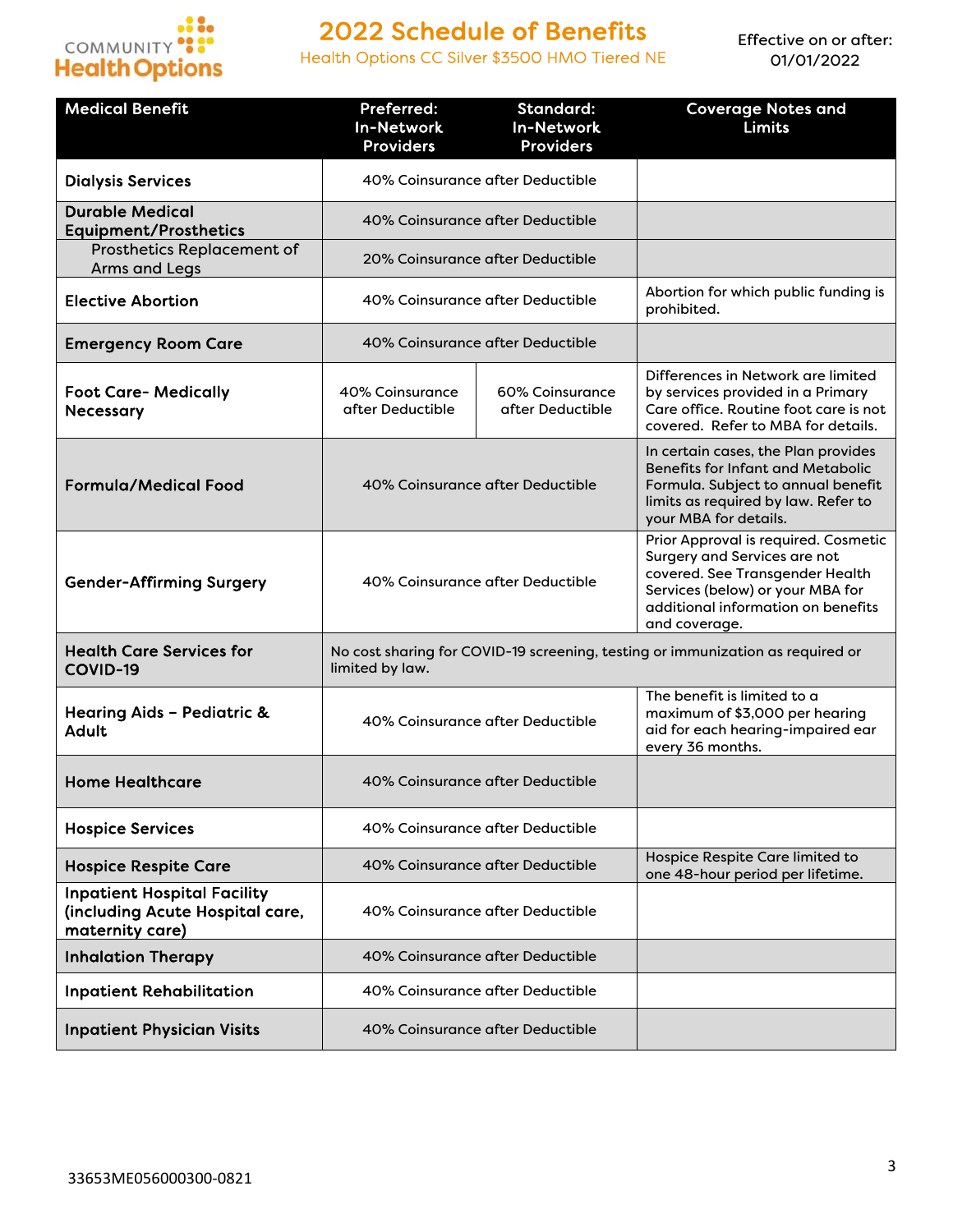

Health Options CC Silver \$3500 HMO Tiered NE

| <b>Medical Benefit</b>                                                                                                                                                                                                                                                                                                                         | Preferred:<br><b>In-Network</b><br><b>Providers</b>                        | <b>Standard:</b><br><b>In-Network</b><br><b>Providers</b> | <b>Coverage Notes and</b><br><b>Limits</b>                                                                                                                                                                                                                                                                                                                                          |  |
|------------------------------------------------------------------------------------------------------------------------------------------------------------------------------------------------------------------------------------------------------------------------------------------------------------------------------------------------|----------------------------------------------------------------------------|-----------------------------------------------------------|-------------------------------------------------------------------------------------------------------------------------------------------------------------------------------------------------------------------------------------------------------------------------------------------------------------------------------------------------------------------------------------|--|
| <b>Laboratory and Radiology</b><br><b>Services</b>                                                                                                                                                                                                                                                                                             | 40% Coinsurance<br>after Deductible                                        | 60% Coinsurance<br>after Deductible                       | Differences in Network are limited<br>to Outpatient settings and Primary<br>Care offices.                                                                                                                                                                                                                                                                                           |  |
| Providers.                                                                                                                                                                                                                                                                                                                                     |                                                                            |                                                           | In many cases, you will have lower Out-of-Pocket costs when you use a Network independent laboratory for routine<br>laboratory services. Your Provider may already have regularly scheduled pickups by independent labs. Talk to your<br>Provider about your laboratory options. Visit www.HealthOptions.org/provider for a complete listing of our Network                         |  |
| <b>Leukocyte Antigen Testing</b>                                                                                                                                                                                                                                                                                                               |                                                                            | \$0 Copay                                                 | Limitations apply. See MBA for<br>details.                                                                                                                                                                                                                                                                                                                                          |  |
| <b>Massage Therapy</b>                                                                                                                                                                                                                                                                                                                         |                                                                            | 40% Coinsurance after Deductible                          | Limitations apply. See MBA for<br>details.                                                                                                                                                                                                                                                                                                                                          |  |
| <b>Maternity</b>                                                                                                                                                                                                                                                                                                                               | 40% Coinsurance after Deductible                                           |                                                           | Coverage for routine newborn care<br>will be attributed to the mother's<br>coverage until the mother's<br>discharge. If the newborn remains<br>in the Hospital after the mother is<br>discharged, or if services beyond<br>the scope of routine newborn care<br>are provided, those services will be<br>subject to deductible and<br>coinsurance, if applicable, to the<br>newborn. |  |
| The Plan provides Benefits for prenatal and postnatal care, delivery of a newborn, care of a newborn, and<br>complications of pregnancy. If a newborn receives services that are beyond the scope of routine newborn care prior<br>approval must be obtained. For discharge timeframes and coverage after discharge, please refer to your MBA. |                                                                            |                                                           |                                                                                                                                                                                                                                                                                                                                                                                     |  |
| <b>Medical Drugs (drugs that</b><br>cannot be self-administered)                                                                                                                                                                                                                                                                               | 40% Coinsurance after Deductible                                           |                                                           |                                                                                                                                                                                                                                                                                                                                                                                     |  |
| <b>Mental Health/Substance Use</b><br>Disorder (Substance Abuse) -<br>Inpatient                                                                                                                                                                                                                                                                | 40% Coinsurance after Deductible                                           |                                                           |                                                                                                                                                                                                                                                                                                                                                                                     |  |
| <b>Mental Health/Substance Use</b><br>Disorder (Substance Abuse)-<br>Outpatient                                                                                                                                                                                                                                                                | \$30 Copay                                                                 | \$60 Copay                                                | Differences in Network are limited<br>by services provided in a Primary<br>Care office. The first outpatient<br>office visit each Calendar Year for<br>Mental Health or Substance-Use<br>Disorder (Substance Abuse)<br>services will be at zero-cost when<br>rendered by a Network Provider.<br>The second and third Copayments<br>will accumulate towards your<br>deductible.      |  |
| <b>Mental Health/Substance Use</b><br>Disorder (Substance Abuse)-<br><b>Partial Hospitalization Services</b>                                                                                                                                                                                                                                   | 40% Coinsurance after Deductible                                           |                                                           |                                                                                                                                                                                                                                                                                                                                                                                     |  |
| <b>Morbid Obesity</b>                                                                                                                                                                                                                                                                                                                          | 40% Coinsurance after Deductible                                           |                                                           | Limited to surgery for intestinal<br>bypass, gastric bypass or<br>gastroplasty for treatment of<br>Morbid Obesity.                                                                                                                                                                                                                                                                  |  |
| <b>Nutritional Counseling</b>                                                                                                                                                                                                                                                                                                                  | 40% Coinsurance<br>60% Coinsurance<br>after Deductible<br>after Deductible |                                                           | Differences in Network are limited<br>by services provided in a Primary<br>Care office.                                                                                                                                                                                                                                                                                             |  |
| <b>Osteopathic Manipulative</b><br><b>Therapy</b>                                                                                                                                                                                                                                                                                              | 40% Coinsurance after Deductible                                           |                                                           | Depending on the services<br>provided in a single appointment it<br>is possible you may be financially<br>responsible for copay(s), your<br>deductible, and or coinsurance for                                                                                                                                                                                                      |  |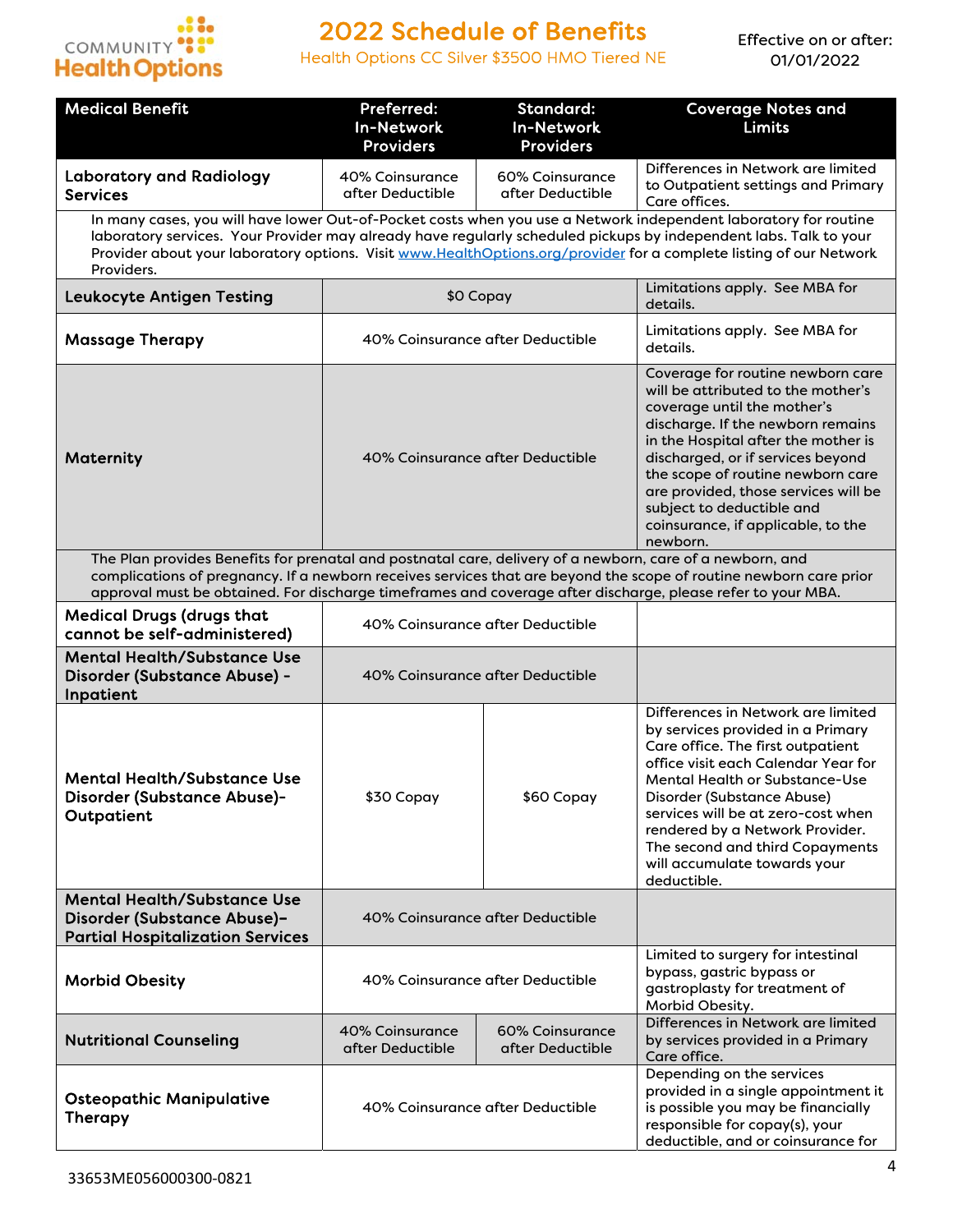

Health Options CC Silver \$3500 HMO Tiered NE

| <b>Medical Benefit</b>                                                                                                                               | Preferred:<br><b>In-Network</b><br><b>Providers</b> | <b>Standard:</b><br><b>In-Network</b><br><b>Providers</b> | <b>Coverage Notes and</b><br><b>Limits</b>                                                                                                                                                                                                                                     |
|------------------------------------------------------------------------------------------------------------------------------------------------------|-----------------------------------------------------|-----------------------------------------------------------|--------------------------------------------------------------------------------------------------------------------------------------------------------------------------------------------------------------------------------------------------------------------------------|
|                                                                                                                                                      |                                                     |                                                           | one date of service. Benefit is<br>limited to 40 visits per Member per<br>Calendar Year. Refer to your MBA<br>for details.                                                                                                                                                     |
| <b>Organ and Tissue Transplants</b>                                                                                                                  |                                                     | 40% Coinsurance after Deductible                          |                                                                                                                                                                                                                                                                                |
| <b>Orthotic Devices</b>                                                                                                                              |                                                     | 40% Coinsurance after Deductible                          | Limitations apply. Refer to MBA for<br>details.                                                                                                                                                                                                                                |
| <b>Outpatient Facility</b>                                                                                                                           | 40% Coinsurance<br>after Deductible                 | 60% Coinsurance<br>after Deductible                       |                                                                                                                                                                                                                                                                                |
| <b>Parenteral and Enteral Therapy</b>                                                                                                                | 40% Coinsurance<br>after Deductible                 | 60% Coinsurance<br>after Deductible                       | Differences in Network are limited<br>to Professional Services delivered in<br>a Primary Care office.                                                                                                                                                                          |
| <b>Preventive Care</b>                                                                                                                               | \$0 Copay                                           |                                                           | When prescribed by a network<br>provider, certain Preventative Care<br>Services, as defined by federal law,<br>are available with no Out-of-<br>Pocket Cost. For details on what is<br>covered with no Out-of-Pocket<br>Cost, refer to section 2.I of your<br>MBA for details. |
| <b>Primary Care Office Visits</b>                                                                                                                    | \$30 Copay                                          | \$60 Copay                                                | The first visit to your Network PCP<br>is free. The second and third<br>Copayments will accumulate<br>towards your deductible.                                                                                                                                                 |
| <b>Prostate Cancer Screening</b>                                                                                                                     | 40% Coinsurance<br>after Deductible                 | 60% Coinsurance<br>after Deductible                       | Differences in Network are limited<br>to Outpatient Services delivered in<br>a Primary Care office.                                                                                                                                                                            |
| <b>Rehabilitation and Habilitation</b><br><b>Services - Outpatient (includes</b><br>Physical, Occupational, and<br><b>Speech Therapy)</b>            | 40% Coinsurance after Deductible                    |                                                           | PT/OT/ST Benefits are limited to<br>60 total combined visits per<br>Calendar year. When PT/OT/ST are<br>part of a home health care visit,<br>the limits for PT/OT/ST will not<br>apply if the care is obtained as<br>part of the Home Health care<br>benefit.                  |
| <b>Skilled Nursing Facility Care</b>                                                                                                                 | 40% Coinsurance after Deductible                    |                                                           | Limited to 150 days per Member<br>per Calendar Year.                                                                                                                                                                                                                           |
| <b>Sleep Studies</b>                                                                                                                                 | 40% Coinsurance after Deductible                    |                                                           | Limited to 2 per Calendar Year.                                                                                                                                                                                                                                                |
| Your Member cost-sharing will be waived if you choose a home-based sleep study through certain Providers<br>designated by Community Health Options®. |                                                     |                                                           |                                                                                                                                                                                                                                                                                |
| <b>Specialty Care Office Visits</b>                                                                                                                  | \$60 Copay                                          |                                                           | Depending on the services<br>provided in a single appointment it<br>is possible you may be financially<br>responsible for copay(s), your<br>deductible, and or coinsurance for<br>one date of service.                                                                         |
| Surgery/Anesthesia                                                                                                                                   | 40% Coinsurance<br>after Deductible                 | 60% Coinsurance<br>after Deductible                       | Differences in Network are limited<br>to Outpatient settings.                                                                                                                                                                                                                  |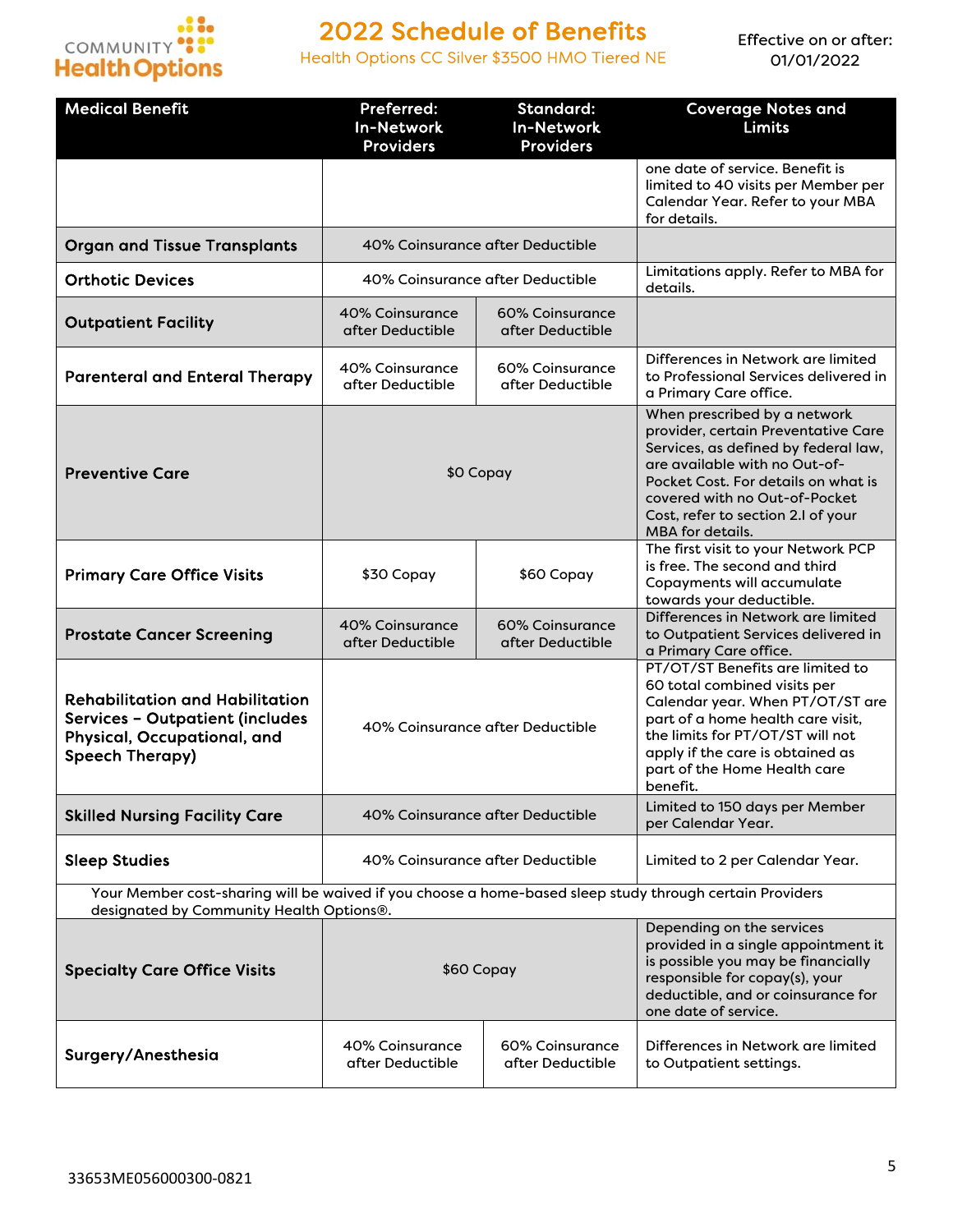

Health Options CC Silver \$3500 HMO Tiered NE

| <b>Medical Benefit</b>             | Preferred:<br><b>In-Network</b><br><b>Providers</b>                                                                                                                                                                                                                                                                                                                                                                                                     | <b>Standard:</b><br><b>In-Network</b><br><b>Providers</b> | <b>Coverage Notes and</b><br><b>Limits</b>                                                                                                                                                                                                                                                                                                                                                                                                                                                                                                                                     |
|------------------------------------|---------------------------------------------------------------------------------------------------------------------------------------------------------------------------------------------------------------------------------------------------------------------------------------------------------------------------------------------------------------------------------------------------------------------------------------------------------|-----------------------------------------------------------|--------------------------------------------------------------------------------------------------------------------------------------------------------------------------------------------------------------------------------------------------------------------------------------------------------------------------------------------------------------------------------------------------------------------------------------------------------------------------------------------------------------------------------------------------------------------------------|
| <b>Tobacco/Smoking Cessation</b>   | \$0 Copay                                                                                                                                                                                                                                                                                                                                                                                                                                               |                                                           | The Plan provides Benefits for FDA-<br>approved tobacco cessation<br>medications (including both<br>prescription and over-the-counter<br>medications with no Out-of-Pocket<br>costs when prescribed by a health<br>care Provider (limited to two 90-<br>day treatment regimens for<br>prescription medications per<br>Member per Calendar Year.) The<br>Plan provides Benefits for tobacco<br>cessation programs, follow-up<br>education, counseling, and<br>completion of a Health Options<br>approved smoking cessation<br>program. Please refer to your MBA<br>for details. |
| <b>Transgender Health Services</b> | Benefits include medical and behavioral health provider visits, outpatient<br>prescription drugs (hormone prescriptions are processed without regard to<br>gender), and gender-affirming surgery (requires Prior Approval). Preventive<br>services that are aligned with biologic anatomy are covered as preventive in<br>accordance with the United States Preventive Service Task Force (USPSTF) "A" or<br>"B" rating. Refer to your MBA for details. |                                                           |                                                                                                                                                                                                                                                                                                                                                                                                                                                                                                                                                                                |
| <b>Urgent Care Visits</b>          | \$40 Copay                                                                                                                                                                                                                                                                                                                                                                                                                                              | \$70 Copay                                                |                                                                                                                                                                                                                                                                                                                                                                                                                                                                                                                                                                                |
| <b>Amwell Telehealth</b>           | \$0 Copay                                                                                                                                                                                                                                                                                                                                                                                                                                               |                                                           | Visit our website<br>www.healthoptions.org for more<br>information, including how to<br>access this network of clinicians for<br>your non-emergency medical care.                                                                                                                                                                                                                                                                                                                                                                                                              |
| X-rays and Diagnostic Imaging      | 40% Coinsurance<br>after Deductible                                                                                                                                                                                                                                                                                                                                                                                                                     | 60% Coinsurance<br>after Deductible                       | Differences in Network are limited<br>to Outpatient settings and applies<br>to technical services only. Preferred<br>providers are independent<br>freestanding and mobile imaging<br>centers.                                                                                                                                                                                                                                                                                                                                                                                  |

| <b>Pediatric Specific Medical</b><br>Benefit                                                              | <b>Preferred:</b><br><b>In-Network</b><br><b>Providers</b> | <b>Standard:</b><br><b>In-Network</b><br><b>Providers</b> | <b>Coverage Notes and</b><br>Limits                                                                                                                   |
|-----------------------------------------------------------------------------------------------------------|------------------------------------------------------------|-----------------------------------------------------------|-------------------------------------------------------------------------------------------------------------------------------------------------------|
| <b>Cochlear Implants</b>                                                                                  |                                                            | 40% Coinsurance after Deductible                          | This benefit is limited. Refer to<br>your MBA for details.                                                                                            |
| <b>Early Intervention Services</b>                                                                        | 40% Coinsurance after Deductible                           |                                                           | Limited to Members up to 36<br>months old with an identified<br>Developmental Disability. Limited<br>to 33 visits per Calendar Year.                  |
| Glasses/Contacts*                                                                                         | 40% Coinsurance after Deductible                           |                                                           | This benefit is limited. Refer to<br>your MBA for details.                                                                                            |
| Vision Exams*                                                                                             | 40% Coinsurance after Deductible                           |                                                           | The Plan provides Benefits for a<br>complete vision exam, including<br>refraction, as needed to detect<br>vision impairment by a Network<br>Provider. |
| *Members are eligible for Pediatric Benefits up to the end of the month in which the Member turns age 19. |                                                            |                                                           |                                                                                                                                                       |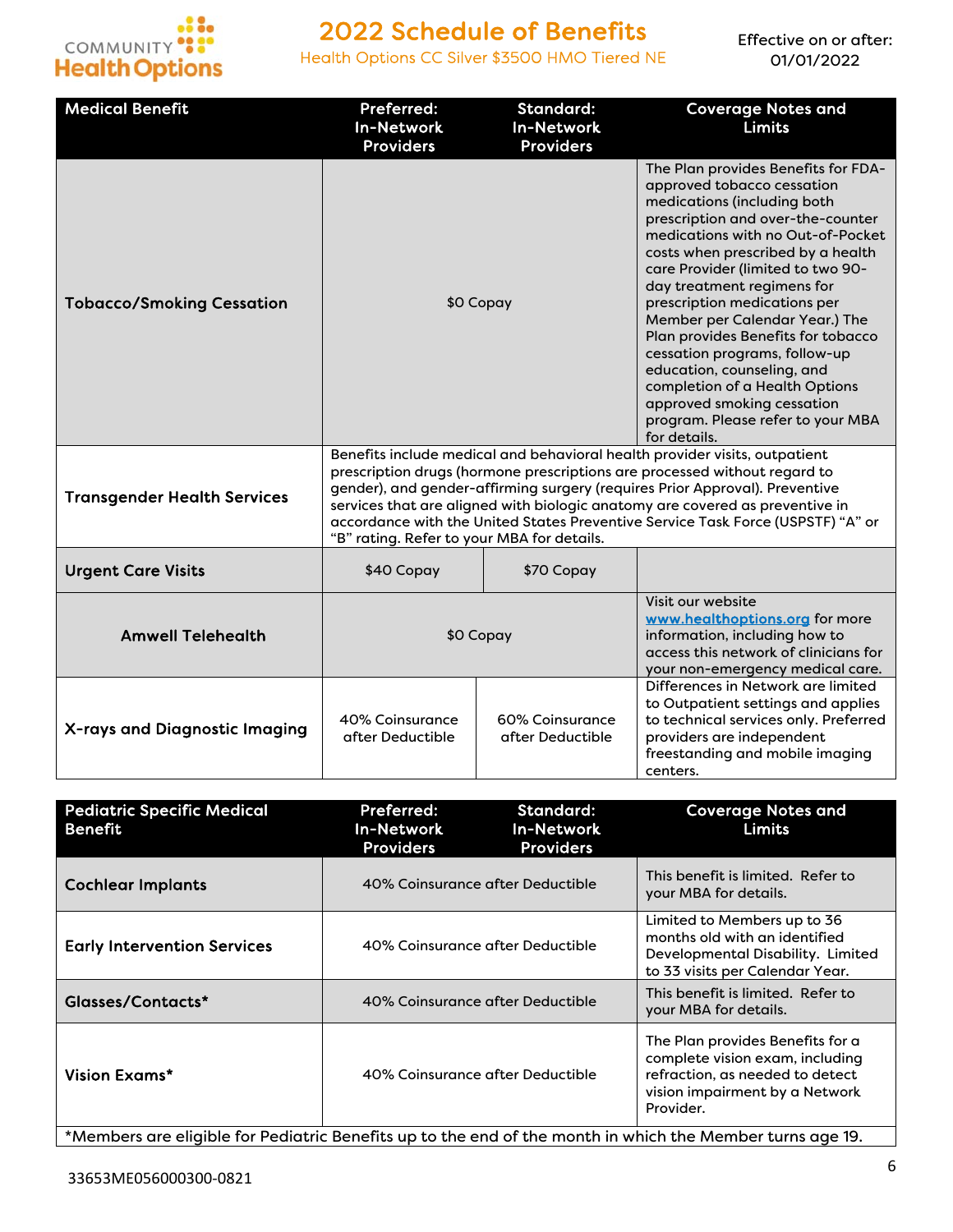

Health Options CC Silver \$3500 HMO Tiered NE

Effective on or after: 01/01/2022

| <b>Prescription Drug Benefit</b>                                                                                                                                           | Preferred:<br><b>In-Network</b><br><b>Providers</b> | <b>Standard:</b><br><b>In-Network</b><br><b>Providers</b>                        | <b>Coverage Notes and</b><br>Limits                                                                                                                |
|----------------------------------------------------------------------------------------------------------------------------------------------------------------------------|-----------------------------------------------------|----------------------------------------------------------------------------------|----------------------------------------------------------------------------------------------------------------------------------------------------|
| <b>Tier 1 - Preferred Generics</b>                                                                                                                                         |                                                     | Retail- \$5 Copay; Mail Order- \$10 Copay                                        | You may obtain a 90-day<br>supply of covered maintenance<br>drugs and certain covered<br>controlled substances by mail                             |
| Tier 2 - Generics                                                                                                                                                          |                                                     | Retail- \$25 Copay; Mail Order- \$50 Copay                                       | through our preferred home<br>delivery pharmacy. The use of<br>home delivery is recommended                                                        |
| Tier 3 - Preferred Brands                                                                                                                                                  | Retail- \$50 Copay; Mail Order- \$100 Copay         |                                                                                  | for drugs used to treat chronic,<br>long-term conditions.                                                                                          |
| Tier 4 - Non-Preferred Brands                                                                                                                                              |                                                     | Retail- \$100 Copay after Deductible; Mail<br>Order-\$200 Copay after Deductible | Insulin is covered at \$35 for up<br>to each 30-day supply of<br>medication.                                                                       |
| Tier 5 - Specialty                                                                                                                                                         |                                                     | Retail- \$250 Copay after Deductible; Mail<br>Order-\$250 Copay after Deductible | Specialty drugs must be filled<br>through our Preferred Specialty<br>Pharmacy, or you will be<br>required to pay 100% of the<br>allowed drug cost. |
| Visit our website at https://www.healthoptions.org/Documents/Formulary for access to our formulary. Our Home<br>canonical construction of the Contractor of ADA Constantin |                                                     |                                                                                  |                                                                                                                                                    |

Delivery program can save you money. Refer to your MBA for details.

| <b>Pediatric Dental Benefit</b>                                                                                                                     | <b>Network</b><br><b>Providers</b> | <b>Non-Network</b><br><b>Providers</b> | <b>Coverage Notes and</b><br><b>Limits</b> |
|-----------------------------------------------------------------------------------------------------------------------------------------------------|------------------------------------|----------------------------------------|--------------------------------------------|
| <b>Deductible per Child</b>                                                                                                                         | Not Covered                        | Not Covered                            |                                            |
| <b>Deductible per Family</b>                                                                                                                        | N/A                                | N/A                                    |                                            |
| <b>Diagnostic/Preventive</b>                                                                                                                        | Not Covered                        | Not Covered                            |                                            |
| <b>Basic Restorative</b>                                                                                                                            | Not Covered                        | <b>Not Covered</b>                     |                                            |
| <b>Major Restorative</b>                                                                                                                            | <b>Not Covered</b>                 | <b>Not Covered</b>                     |                                            |
| <b>Medically Necessary</b><br><b>Orthodontics</b>                                                                                                   | Not Covered                        | Not Covered                            |                                            |
| This Plan does not provide Benefits for pediatric dental services. Benefits for pediatric dental services must be purchased<br>from another source. |                                    |                                        |                                            |